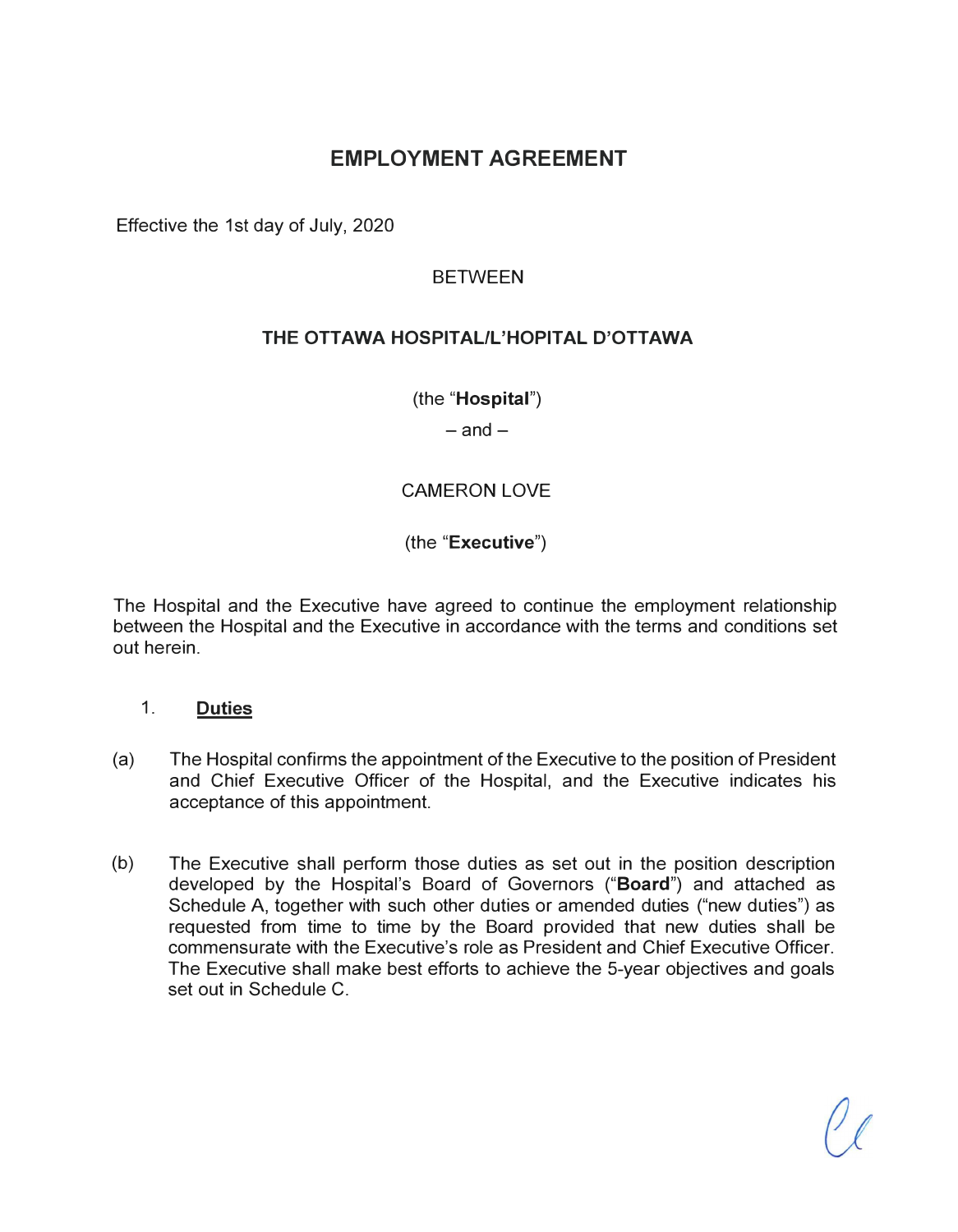### **2. Term**

(a) The Executive's appointment under this Agreement shall be effective as of July 1, 2020 and shall continue until June 30, 2025 (the 'Term") unless terminated earlier in accordance with the provisions of this Agreement.

## 3. **Compensation**

- (a) The base salary of the Executive shall be five hundred and seventeen thousand seven hundred dollars (\$517,700) per annum.
- (b) The Executive's compensation shall be reviewed periodically to ensure that it reflects appropriate market comparators and the results of the performance evaluation described in paragraph (c) below. For the purposes of this Agreement, "appropriate market comparators" will mean positions of the equivalent scope and responsibility at the major Health Sciences Centres in Ontario including, but not limited to London Health Sciences Centre, Hamilton Health Sciences Centre, Sunnybrook Health Sciences Centre. The process for the determination of positions of equivalent scope and responsibility will be established in collaboration with the Executive, his colleagues and professional advice from recognized experts in the field. The Executive acknowledges that the salary in paragraph (a) is currently frozen pursuant to Regulation 406/18 under the *Broader Public Sector Executive Compensation Act 2014* and has remained unchanged since 2008. The Hospital agrees that the salary level will be adjusted in accordance with the criteria referenced herein at such time as applicable legislation shall allow such adjustment.
- (c) The Board, in consultation with the Executive, will set annual and long-term goals and objectives for the Executive. The Board and the Executive have agreed on the 5-year objectives and goals set out in Schedule C which are subject to annual review and adjustment and to the establishment of annual targets. The Board (or a committee of the Board) shall conduct a performance evaluation of the Executive in the  $1<sup>st</sup>$  quarter of each compensation year, to determine the extent to which the Executive has been successful in achieving the goals and objectives set in the preceding compensation year. Upon completion of each such evaluation, the Board will determine whether the Executive is eligible to receive an annual lump sum payment, of up to 25% of his base salary, as an incentive payment in consideration of the achievement of the goals and objectives. If the Board determines that the Executive is entitled to any such bonus, the amount so awarded shall be paid to the Executive within 30 days of such determination. 20% of that incentive payment shall be based on attainment of Corporate Quality Improvement Plan goals in compliance with the provisions of the *Excellent Care for All Act, 2010.* The payment of performance bonuses to the Executive shall be

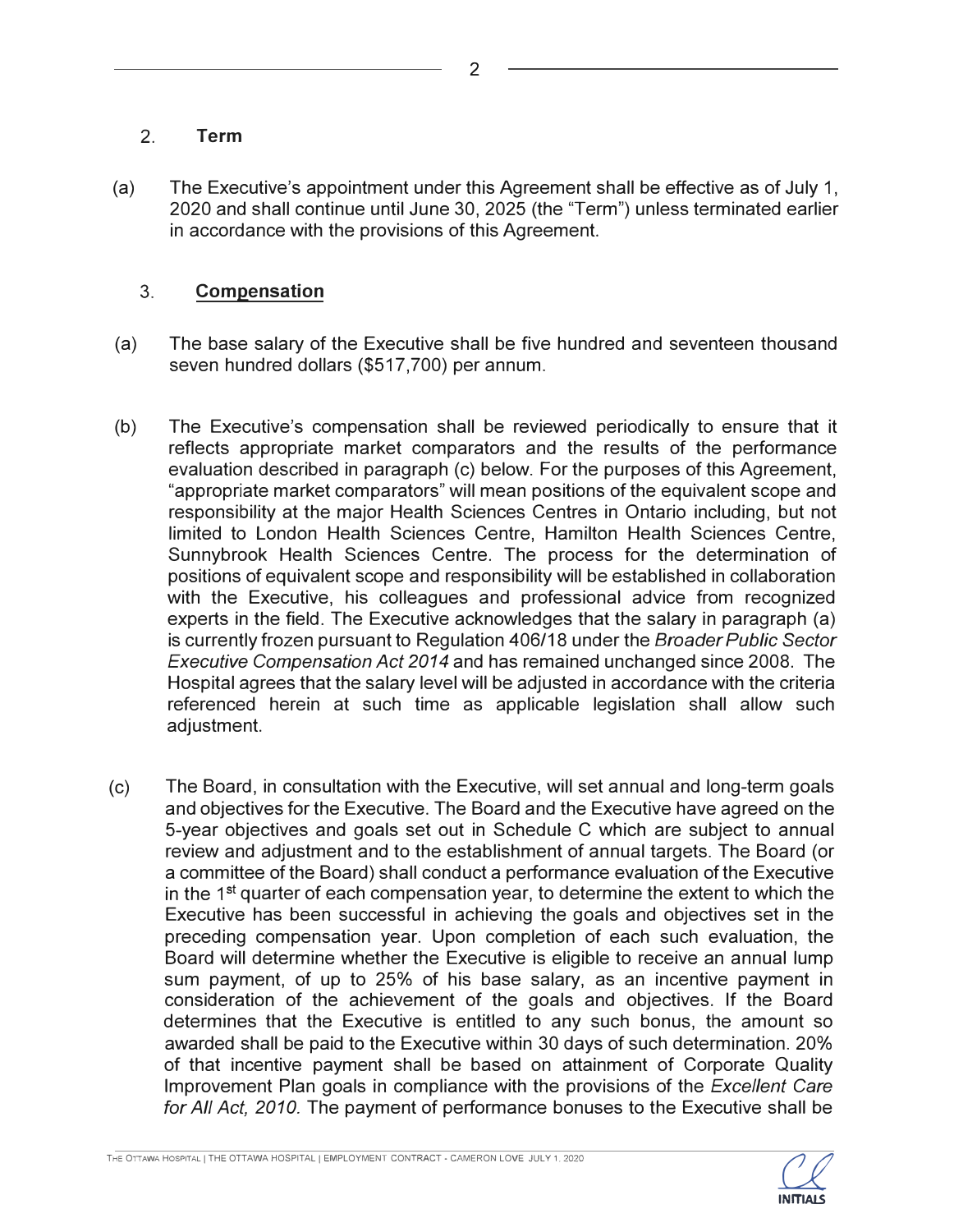adjusted from time to time to ensure conformity with applicable legislation including the *Excellent Care for All Act, 2010.* 

## 4. **Benefits**

- (a) The Executive will receive a car allowance of \$12,000 (twelve thousand dollars) per annum, which shall be used by the Executive for payment of automobile operating expenses (insurance, gasoline, regular maintenance).
- (b) The Executive will be entitled to the package of benefits which is made available to Hospital executives from time to time, which shall not be less than the current package as set out in summary form in Schedule B.

### 5. **Expenses**

- (a) The Executive shall be reimbursed for all authorized travelling and other out-ofpocket expenses actually and properly incurred by him in connection with his duties hereunder. "Authorized" expenses include expenses that are either (i) incurred in accordance with established Hospital policy or (ii) approved in advance by the Chair of the Board. For all such expenses, the Executive shall furnish to the Hospital statements and receipts as and when required by the Hospital.
- (b) The Executive shall also be reimbursed the cost of such professional memberships as are agreed to by the Chair of the Board and all expenses incurred by him in connection with pre-approved conferences. The expenses so incurred by the Executive are subject to the approval of the Chair of the Board.

## 6. **Authority**

The Executive shall have, subject to the general or specific instructions and directions of the Board and the bylaws and the policies of the Hospital, the *Public Hospitals Act* (Ontario) and other applicable laws and government policy and directions, full power and authority to manage and direct the operational business and affairs of the Hospital, including power and authority to enter into contracts, engagements or commitments relating to the Hospital's operations of every nature or kind in the name of and on behalf of the Hospital and to engage and employ and to dismiss all managers and other employees and agents of the Hospital.



3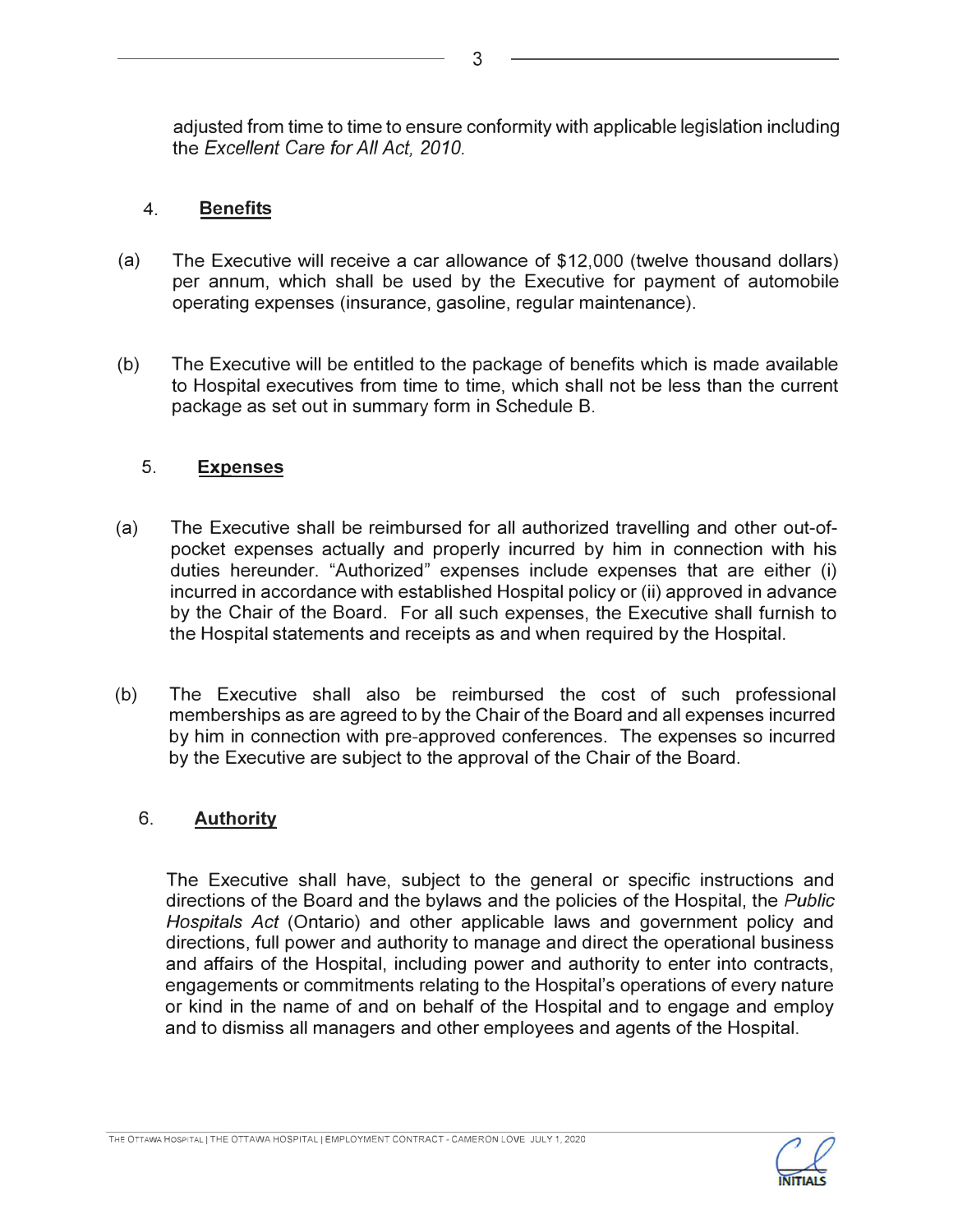## 7. **Service**

- (a) The Executive, throughout the term of his appointment, shall devote his full-time and attention to the business of the Hospital, and shall not, without the prior consent in writing of the Chair of the Board, undertake any other business or become a director, officer, agent, or employee of any other corporation, firm or individual.
- (b) The Executive shall well and faithfully serve the Hospital and use his best efforts to promote the interests thereof.

## 8. **Confidentiality**

- (a) All confidential information of the Hospital, whether it is developed by the Executive during his period of employment or by others employed or engaged by or associated with the Hospital, is the exclusive property of the Hospital and shall all times be regarded, treated and protected as such. "Confidential information" includes, without limitation, information and facts relating to the operation and affairs of the Hospital or any of its related or associated entities, including without limitation the Ottawa Hospital Foundation, the Heart Institute and the OHRI.
- (b) The Executive shall not disclose Confidential Information to any person or use any Confidential Information (other than as necessary in carrying out the Executive's duties on behalf of the Hospital) at any time during or subsequent to his period of employment without first obtaining the consent of the Chair of the Board, and the Executive shall take all reasonable precautions to prevent inadvertent disclosure of any such Confidential Information.
- (c) Within five (5) days after the termination of the Executive's employment by the Hospital for any reason, or of receipt by the Executive of the Hospital's written request, the Executive shall promptly deliver to the Hospital all property belonging to the Hospital, including without limitation all Confidential Information of the Hospital (in whatever form) that is in the Executive's possession or under the Executive's control.
- (d) Nothing in this Section precludes the Executive from disclosing or using Confidential Information of the Hospital at any time if:
	- (i) such Confidential Information is available to the public or in the public domain at the time of such disclosure or use, without breach of this Agreement;

THE OTTAWA HOSPITAL | THE OTTAWA HOSPITAL | EMPLOYMENT CONTRACT - CAMERON LOVE JULY 1. 2020

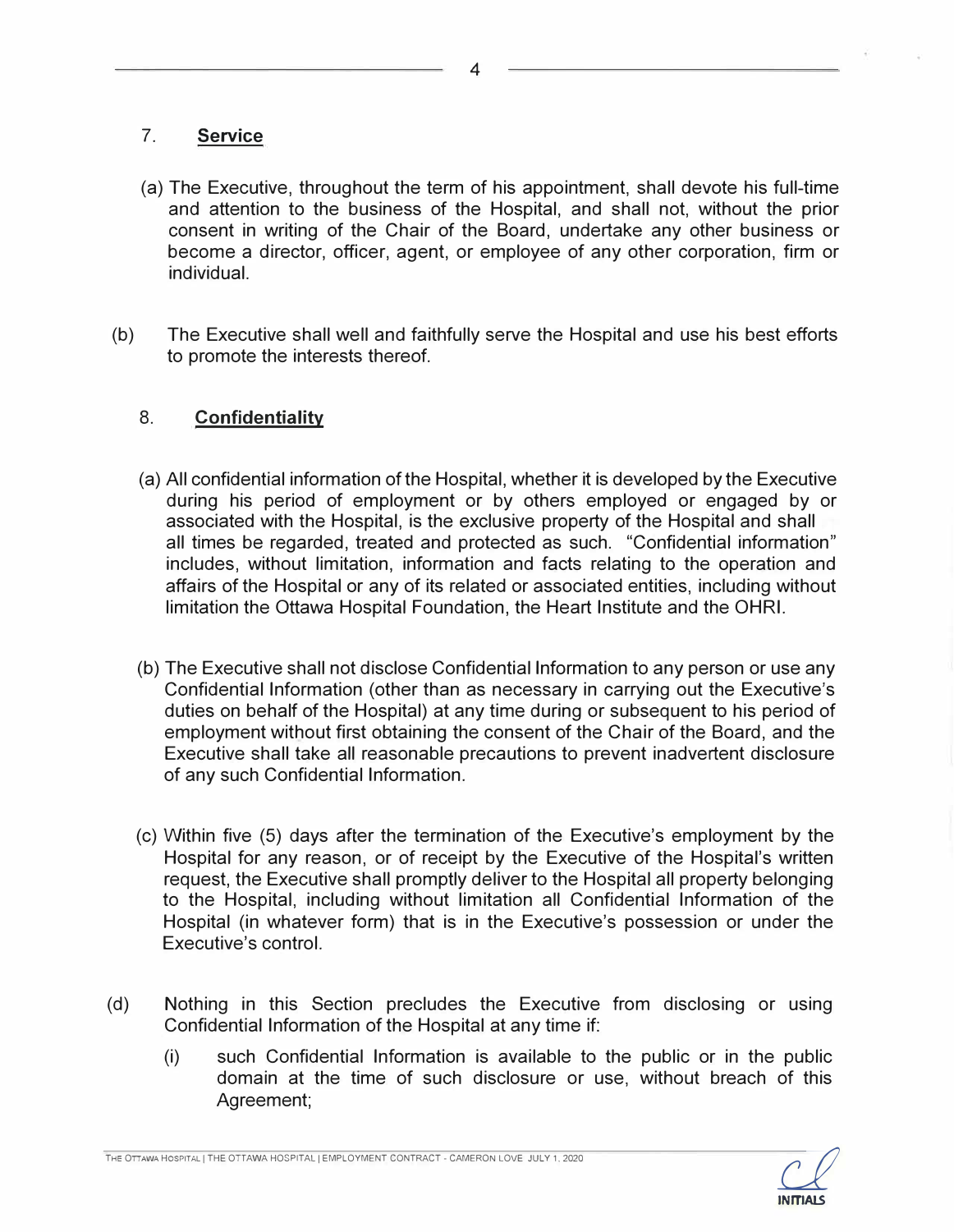- (ii) disclosure of such Confidential Information is required to be made by any law, regulation, governmental body, or authority or by court order, provided that, before disclosure is made, notice of the requirement is provided to the Hospital, and to the extent possible in the circumstances, the Hospital is afforded an opportunity to dispute the requirement; or
- (iii) such Confidential Information becomes available to the Executive on a nonconfidential basis from a source other than the Hospital without breach of this Agreement.

## 9. **Vacation**

The Executive shall be entitled to six (6) weeks' vacation during each year, to be taken at times convenient to and mutually agreed upon by the Chair of the Board and the Executive. Should the Executive require annual vacation greater than 30 days for any reason, he is encouraged to discuss such a request with the Chair. Vacation will not be accrued in the system but must be reported so that the organization is able to accurately track usage. Vacation entitlements will be reset to zero annually as of April 1<sup>st</sup>.

Any vacation earned in a year must be used in that year or will be lost without any right to payment in lieu thereof unless there is approval in writing from the Chair of the Board to carry over into the next compensation year, except to the extent otherwise required by the *Employment Standards Act.* 

## 10. **Termination**

The parties understand and agree that this Agreement and the Executive's employment may be terminated in the following manner during its Term, effective June 30, 2025 or during any period of continued employment following the Term in the circumstances set out below:

- (a) By the Executive, at any time, for any reason, on the giving of sixty (60) days' notice. The Hospital may waive this notice upon providing payment of total compensation for the balance of such notice period including incentive payment based on the Executive's most recent incentive payment.
- (b) By the Hospital, in its absolute discretion, for just cause. For purposes of defining "just cause" in this Agreement, **"just cause"** includes, without limitation:
	- (i) any material breach of the provisions of this Agreement;
	- (ii) any conduct which tends to bring the Hospital into disrepute; or

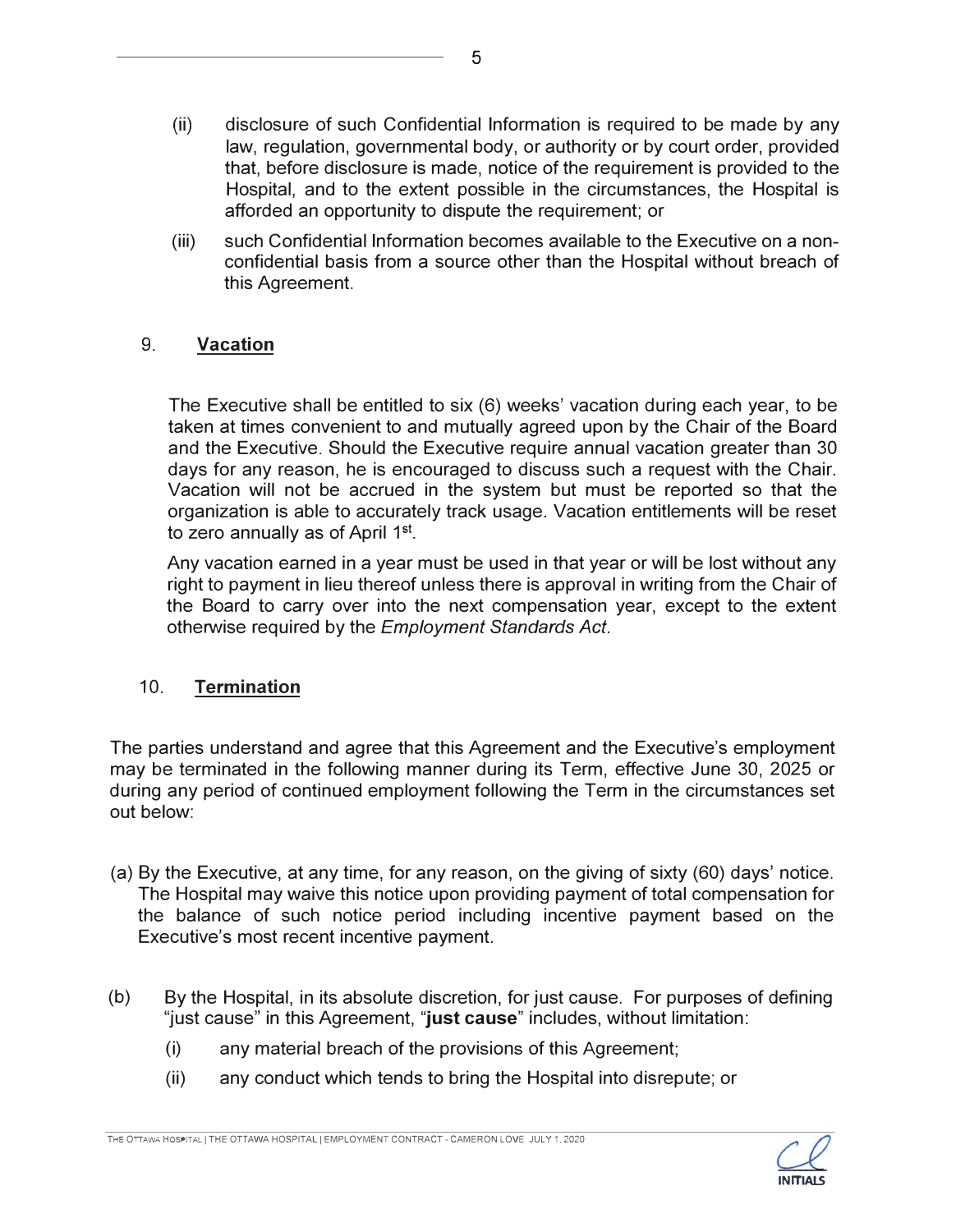- (iii) conviction of the Executive of a criminal offence punishable by indictment.
- (c) By the Hospital in its absolute discretion and for any reasons without just cause or by electing not to renew this Agreement beyond June 30, 2025, on paying to the Executive termination pay, in an amount equal eighteen (18) months' total compensation including incentive payment based on the Executive's most recent incentive payment. At the sole discretion of the Hospital, termination pay may be paid to the Executive in monthly installments. If the Executive finds employment within the notice period, the Hospital shall not be entitled to set off against the payments owing to the Hospital under this paragraph 10 (c) any amounts received by the Executive from such employment, save and except where the new employment is with another hospital or other publicly funded institution, in which case, all payments under this clause shall cease as of the date that the Executive commences such employment. Under no circumstances, however, shall the Executive receive an amount of termination pay which is less than his entitlements under the *Employment Standards Act,* as amended including termination pay, severance pay and continuation of benefit coverages as prescribed in the Act. In the event that any of the Executive's entitlements under the *Employment Standards Act* exceed the contractual provisions of this Employment Agreement, then those *Employment Standards Act* entitlements are deemed to be incorporated herein and shall replace the said contractual provisions in this Agreement.
- (d) Where the Hospital terminates the employment of the Executive under paragraph (c) above, the Hospital shall also pay to the executive any vacation entitlement accrued up to the date of the expiry of the notice of termination prescribed in the Employment Standards Act ("Statutory Notice Period").The Hospital shall continue payment of its HOOPP contributions and shall arrange for continuation of the Executive's long-term disability insurance and health insurance coverage during the Statutory Notice Period or such further period as might be provided herein. In the event that the long-term disability or health insurance coverages are not available during such period, the Hospital shall pay to the Executive an amount equal to the cost paid by the Hospital for such coverage determined as of the date of the termination.
- (e) In the event of termination without just cause or upon the Hospital electing not to renew this Agreement beyond June 30, 2025, the Hospital shall provide the Executive with the services of an outplacement counselling firm on a full-service basis subject to a reasonable cost limit.
- (f) The Executive acknowledges that the payments contemplated herein are reasonable and that they are paid in full and final satisfaction of all claims, whether at common law or under the *Employment Standards Act,* which the Executive may have for wrongful dismissal, severance pay, termination pay or other damages arising from the termination of employment. The Executive waives any claim to any other payment or benefits from the Hospital.

THE OTTAWA HOSPITAL I THE OTTAWA HOSPITAL I EMPLOYMENT CONTRACT - CAMERON LOVE JULY 1, 2020

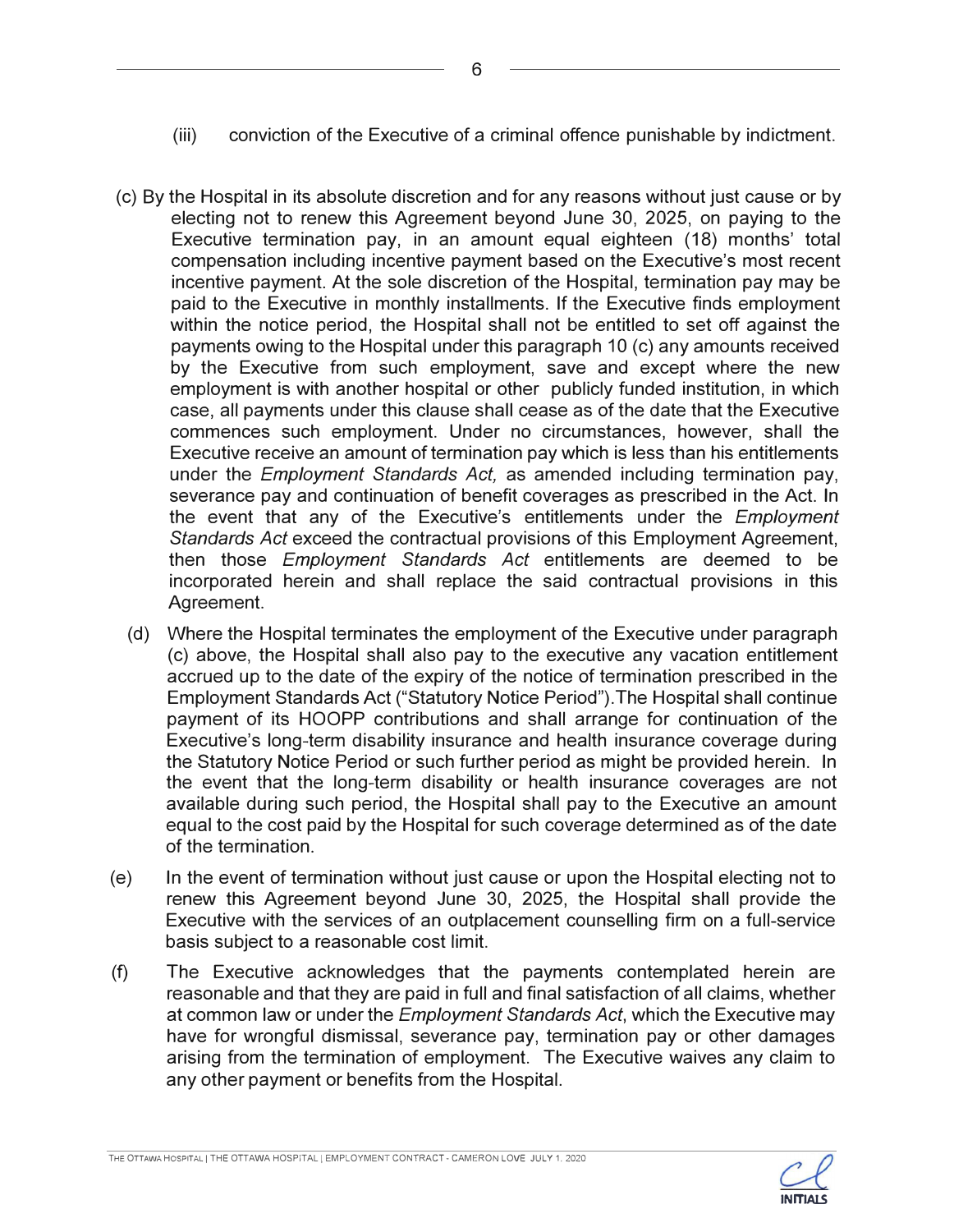(g) The parties understand and agree that the giving of notice or the payment of pay in lieu of notice by the Hospital to the Executive on termination of the Executive's employment shall not prevent the Hospital from alleging that just cause exists for the termination.

### 11. **Assignment of Rights**

The rights, which accrue to the Hospital under this Agreement, shall pass to its successors or assignee. The rights of the Executive under this Agreement will not be assignable or transferable in any manner.

#### 12. **Notices**

Any notice required or permitted to be given to the Executive shall be sufficiently given if deliverable to the Executive personally or mailed by registered mail to his address last known to the Hospital. Any notice required or permitted to be given to the Hospital shall be sufficiently given if mailed by registered mail to the Hospital to the attention of the Board Chair.

### 13. **Severability**

In the event that any provision or part of this Agreement shall be deemed void or invalid by a court of competent jurisdiction, the remaining provisions or parts shall be and remain in full force and effect.

#### **14. Waiver**

No waiver by either party of any breach of any provisions herein shall constitute a waiver of the provision except with respect to the particular breach giving rise to the waiver.

#### 15. **Entire Agreement**

This Agreement constitutes the entire agreement between the Hospital and the Executive and all promises, representations, understandings, arrangements and prior agreements are merged into and superseded by this Agreement. This Agreement revokes and supersedes any prior agreement between the Executive and the Hospital respecting the employment of the Executive and each of the parties release and forever discharge the other of and from all manner of actions, causes of action, claims and demands under or in respect of any such agreement.

#### 16. **Modification**

Any modification of this Agreement must be in writing and signed by the parties.

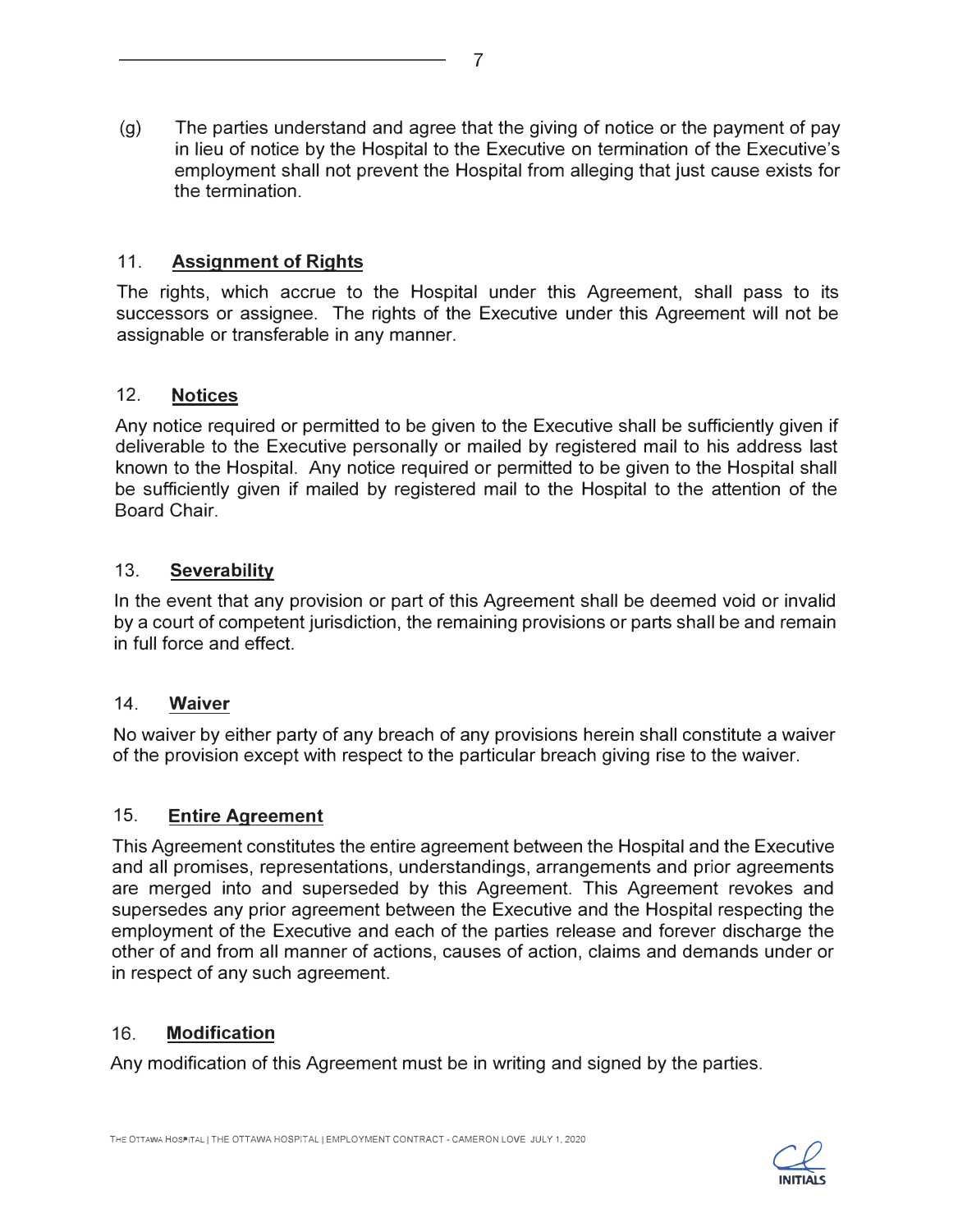#### 17. **Headings**

The headings used in this Agreement are for convenience only and are not to be construed in any way as additions to or limitations of the covenants and agreements contained in it.

#### 18. **Time**

Time shall be of the essence in this Agreement.

#### 19. **Governing Law**

This Agreement shall be construed in accordance with the laws of Ontario.

#### 20. **Independent Legal Advice**

The Executive confirms that, prior to the execution of the Agreement, he had a full and complete opportunity to obtain independent legal advice and representation and that he has either done so or has freely chosen not to obtain such advice. The Hospital will reimburse the Executive for reasonable legal fees incurred by the Executive in connection with the preparation of the Agreement upon provision of one or more legal accounts in respect thereof.

#### **21 - Dispute Resolution**

Any issues arising out of the application, interpretation or administration of this Agreement shall be determined by final and binding arbitration pursuant to the *Arbitration Act.* The Arbitrator shall be appointed in accordance with the *Arbitration Act* and the Arbitrator shall have the power to award compensation, or damages in case of breach of the terms this Agreement. However, the Arbitrator shall not have the power to order reinstatement of the Executive nor shall he/she have the power to amend, or alter in any way the terms of this Agreement.

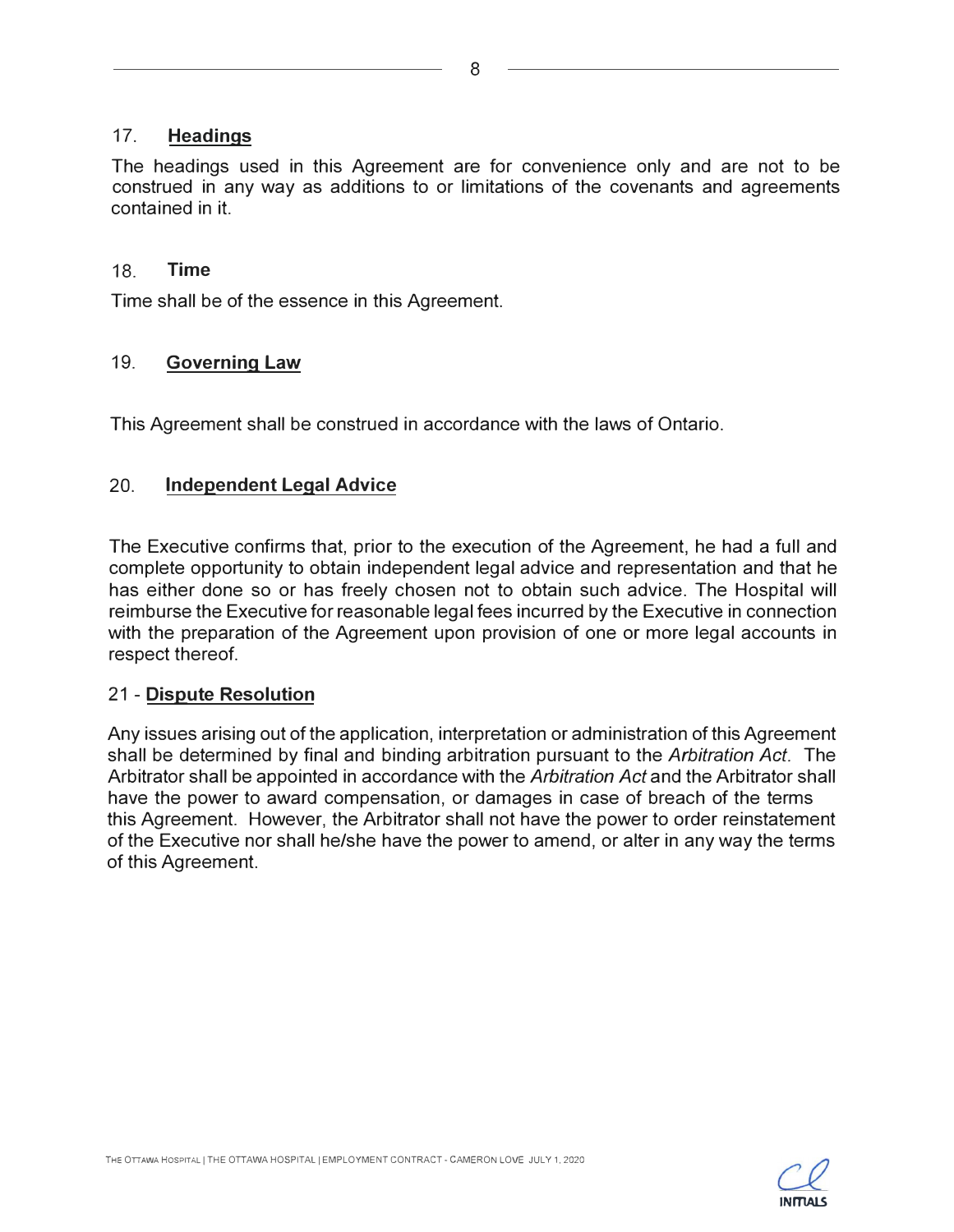**IN WITNESS WHEREOF** this Agreement has been executed by the parties to it, this  $\leq$   $\leq$  day of January, 2020 in the City of Ottawa, the Province of Ontario.

**SIGNED, SEALED & DELIVERED THE OTTAWA<br>In the presence of: The SPITAL/L'H** 

**HOSPITAL/L'HOPITAL D'OTTAWA** 

Per: Katherine Cotton Chair of the Board

**Witness** 

**Cameron Love** 



9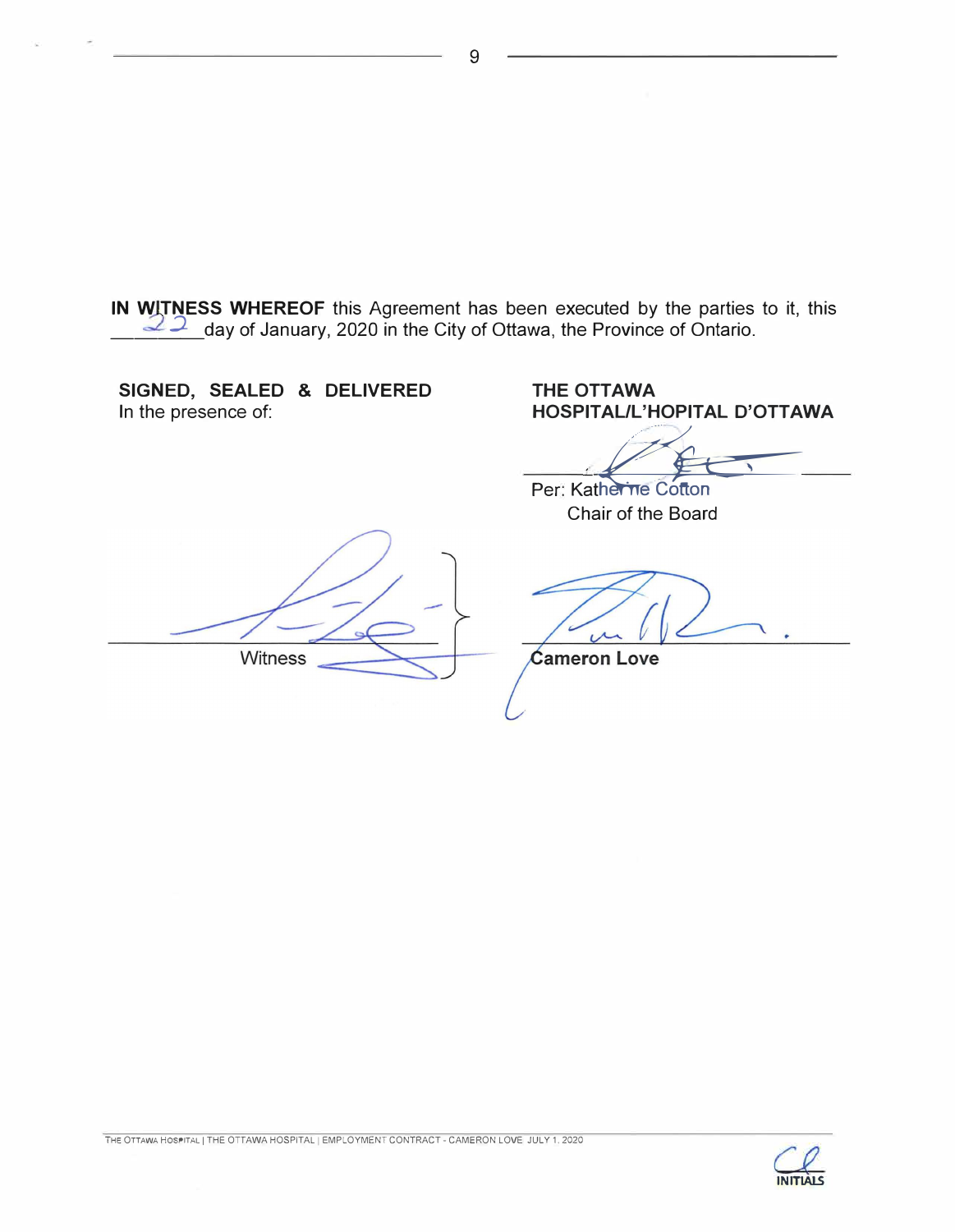#### **Schedule A**

## **Position Description THE OTTAWA HOSPITAL President and Chief Executive Officer ("CEO")**

The President & Chief Executive Officer (President & CEO) primary mandate is to drive innovation, promote a team-based culture, build strong community relationships, and ensure that The Ottawa Hospital continues to provide excellent, world-class, quality patient care in an ever-evolving, health care environment.

The Ottawa Hospital (TOH) has a national and international reputation as a great place in which to work, to pursue training in a health care profession, to conduct world class research, and most importantly, for its excellence in patient care.

The President & CEO plays a central role in advancing this reputation and ensuring TOH continues to evolve and innovate to meet the needs of its 1.3 million patients across the region and beyond.

Reporting to, and working closely with, a voluntary Board of Governors comprised of 20 elected and ex-officio members, the President & CEO facilitates and oversees the development, enablement and support of The Ottawa Hospital's vision and mandate as a leading academic health science centre in Canada, and North America. In doing so, the President & CEO provides proactive leadership and guidance to the TOH Senior Leadership Team which directs the overall operation of the Hospital consistent with its mission, values, and strategic direction.

The President & CEO plays a fundamental role in advancing The Hospital's vision and strategy guiding the growth of clinical, research and educational programs while simultaneously enabling a renewed commitment, ownership and energy across the hospital towards achievement of TOH's strategic goals.

Working closely with the Ottawa Hospital Research Institute (OHRI) and University of Ottawa Heart Institute (UOHI) Boards of Directors and Senior Management Teams, the President & CEO supports OHRl's and UOHl's respective visions to steward worldrenowned research and emerging initiatives to develop 21st century health solutions focused on, and inspired by, patients.

As a key ambassador of TOH, the President & CEO actively manages relationships with key health officials at the provincial and federal levels, as well as with academic, community and health care partners across the region.

In addition, the President & CEO plays a health system leadership role as a member of various local, provincial and national organizations that share TOH's mission and vision.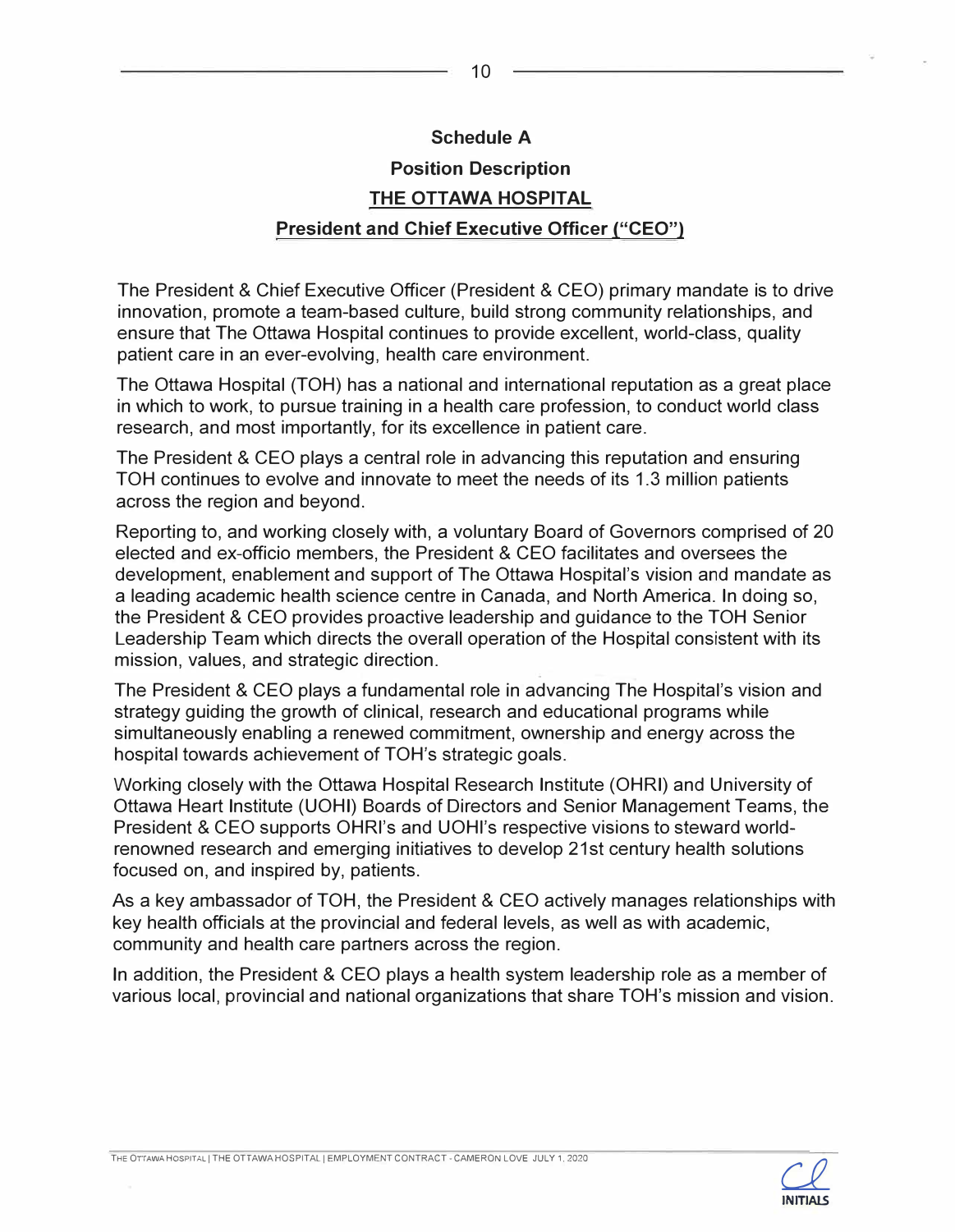## **Specific Duties and Responsibilities**

The President & CEO's specific duties and responsibilities fall under four general headings:

- 1. Vision, Mission & Strategic Direction
- 2. People & Organizational Leadership
- 3. External Relations & Stakeholder Engagement
- 4. Operational Performance & Hospital Management

## **1. Vision, Mission & Strategic Direction**

The President & CEO:

- Works with the Board of Governors and the Administrative and Medical Leadership Teams, with input from stakeholders, to develop the strategic plan, establish key priorities and review and update TOH's mission, vision and values.
- Supports the overall Leadership Team in the implementation of the strategic plan against key performance metrics as the Hospital strives to meet the four strategic goals of better patient experience, better staff experience, better value at less cost, and healthier populations. • Encourages the Board, TOH, OHRI and UOHI Leadership Teams to challenge
- the status quo by identifying new innovative models and strategies for health care delivery to strengthen the quality of care for patients while using more cost
- effective and efficient models of delivery. Leads transformational/systems change and capacity building, during a period of fiscal constraint, to ensure that TOH and its partners continue to meet the evolving needs of local/regional patient populations.

## **2. People & Organizational Leadership**

The President & CEO:

- Promotes a high-performing, team environment and just organizational culture that reflects TOH's mission, vision and values. • Mentors, empowers and manages TOH's Leadership Team, promoting
- 
- opportunities for career development and professional and personal growth. Leads and supports initiatives (with The Ottawa Hospital Research Institute, University of Ottawa and University of Ottawa Heart Institute) to attract the best and the brightest clinical, research and education leaders/talent to Ottawa.<br>Champions and participates in human resource/succession planning to ensure
- appropriate talent strategies are in place to attract, retain and develop members of the executive team and other key leaders within TOH. • Champions activities and hospital-wide initiatives to advance diversity, inclusivity
- 
- and equity across TOH.<br>• Sets the tone for a safe and just culture, to mitigate risk and ensure continuous improvement with regards to staff and patient safety. • Leads the Hospital in becoming the most accessible health care institution in the
- region while striving to meet the needs of the culturally diverse community we serve.

THE OTTAWA HOSPITAL | THE OTTAWA HOSPITAL | EMPLOYMENT CONTRACT - CAMERON LOVE JULY 1, 2020

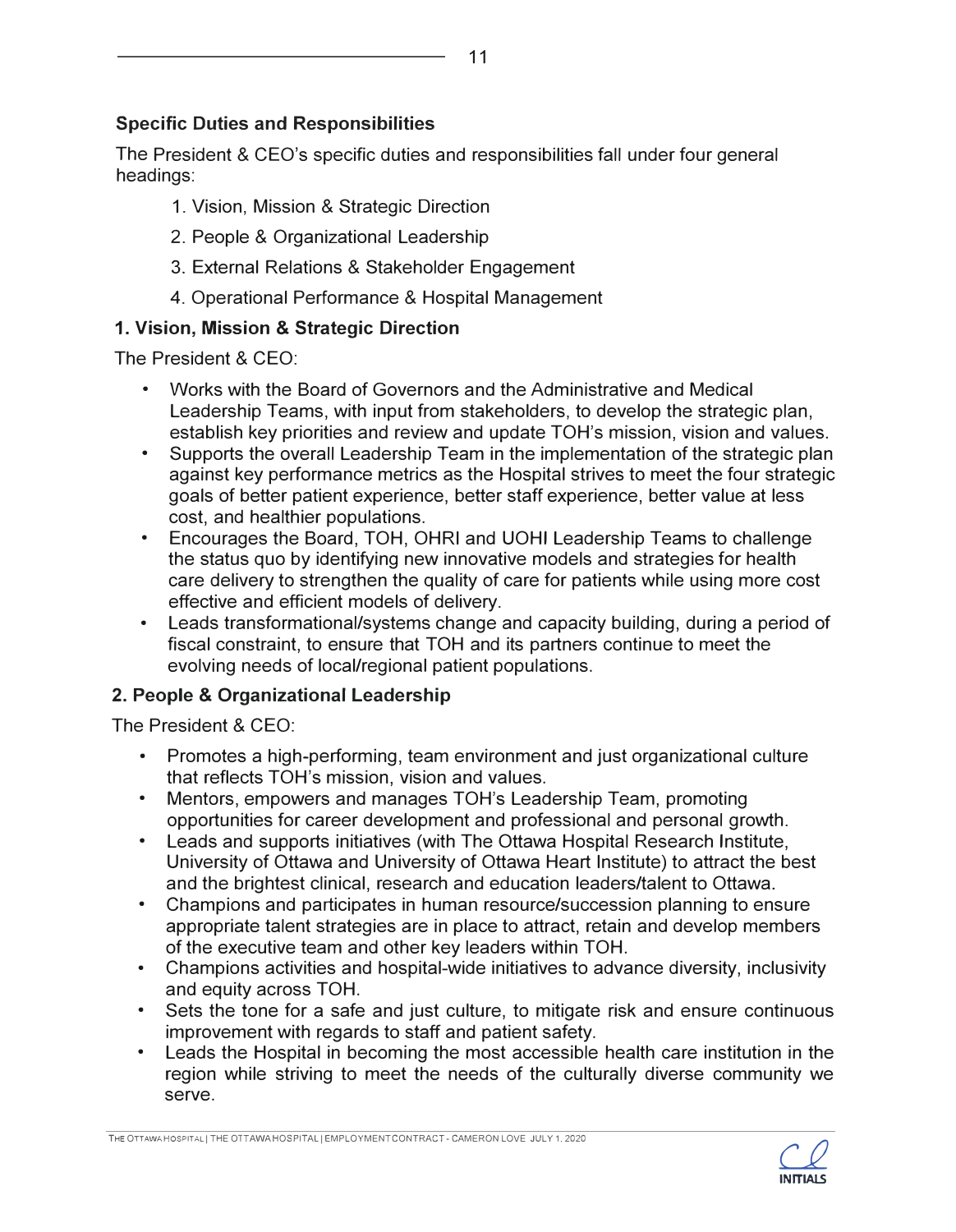### **3. External Relations & Stakeholder Engagement**

The President & CEO:

- Ensures strong relationships with the TOH Chief of Staff, TOH Leadership Team, the University of Ottawa, OHRI, University of Ottawa Heart Institute, as well as TOH's other hospital and community partners across the region.
- Works collaboratively with The Ottawa Hospital Foundation to develop short and long-term strategies to support key organizational goals and associated financial
- Leads and plays a key advocacy and fundraising role in TOH's ongoing evolution
- and growth.<br>• With local and provincial partners, champions and drives health system<br>transformation, innovation and investment across the region.
- Engages governments and key health officials, including government and elected, at the local, provincial and federal levels, advocating for health policies and funding
- Working in close partnership with the integrated Ontario Health agency, advocates and enhances TOH leadership position as an acute care provider and academic<br>centre at the OHT level
- Builds and maintains meaningful relationships with volunteers, donors, patient groups, and corporate partners across the region.
- Represents TOH as an authoritative and respected voice on professional associations at the provincial and national level.

#### **4. Operational Performance & Hospital Management**

#### **The President & CEO:**

- Has accountability for the prudent financial and administrative leadership of TOH's operations, ensuring the Hospital is accountable to its funders, donors and the
- local community that it serves.<br>• Ensures operations, programs and processes reflect and adhere to sound<br>business principles, practices and discipline.
- Supervises the development and execution of annual operating plans, budgets, and kev performance indicators.
- Supports TOH's high-performing, governance structure ensuring an engaged Board of Governors, strong partnership with senior management, and effective and timely communications and reporting. • Supports efforts to optimize the skills and knowledge of staff (physicians,
- employees and volunteers) and to streamline work processes, the utilization of medications, supplies and diagnostic tools.<br>
• Ensures proper controls, planning, oversight, reporting, regulatory and legal
- compliance, and risk management measures for effective governance and management.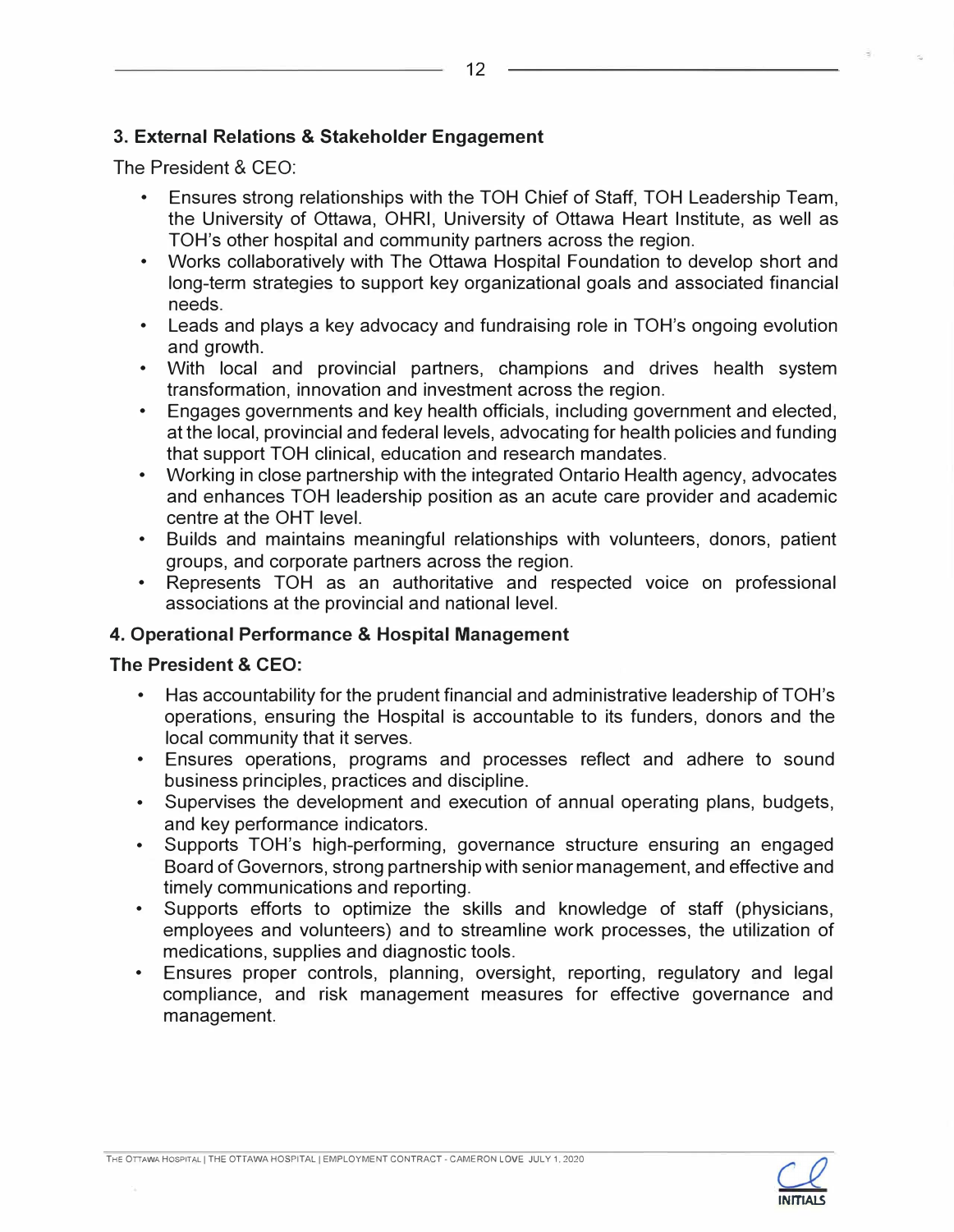## **Schedule B**

## **Benefit Package Summary**

**Short Term Disability Plan:** Executive is eligible for the short-term disability plan, funded by the Hospital, which provides for 85 days' coverage at 100% of Executive's salary.

**Long-Term Disability Plan (LTD):** Executive is provided with coverage up to a maximum monthly benefit of \$20,000. However, proof of good health is required for coverage in excess of \$15,000 per month. Coverage is as follows:

- Less than 20 years of service **=** 66.67% of monthly earnings;
- Between 20 and 30 years of service **=** 70% of monthly earnings;
- More than 30 years of service **=** 75% of monthly earnings.

The cost of premiums is covered by the Hospital. For the full details of the terms, conditions and limitations of this benefit refer to your Sun Life Group Benefits Booklet.

**Group Life Insurance:** Executive is provided with Group Life Insurance coverage of 2.5 times the annual basic earnings to a maximum of \$1,200,000. The cost of the premiums is covered by the Hospital, this is a taxable benefit. Note that the Group Life Insurance drops to \$10,000 at age 65 and terminates at age 70. For the full details of the terms, conditions and limitations of this benefit refer to your Group Benefits Booklet.

**Individual Life Insurance Policy:** An additional individual policy 3595876 in the amount of \$1,000,000 has been purchased in your name. The cost of the premiums is covered by the Hospital, this is a taxable benefit. For the full details of the terms, conditions and limitations of this benefit refer to your individual policy.

**Accidental Death** & **Dismemberment:** Executive is provided with coverage of four (4) times the annual basic earnings. The maximum amount of coverage is \$2,500,000. The cost of the premiums is covered by the Hospital, this is a taxable benefit. This coverage terminates at age 70. Note that this coverage is subject to change, as such the policy in effect at the date of claim will apply.

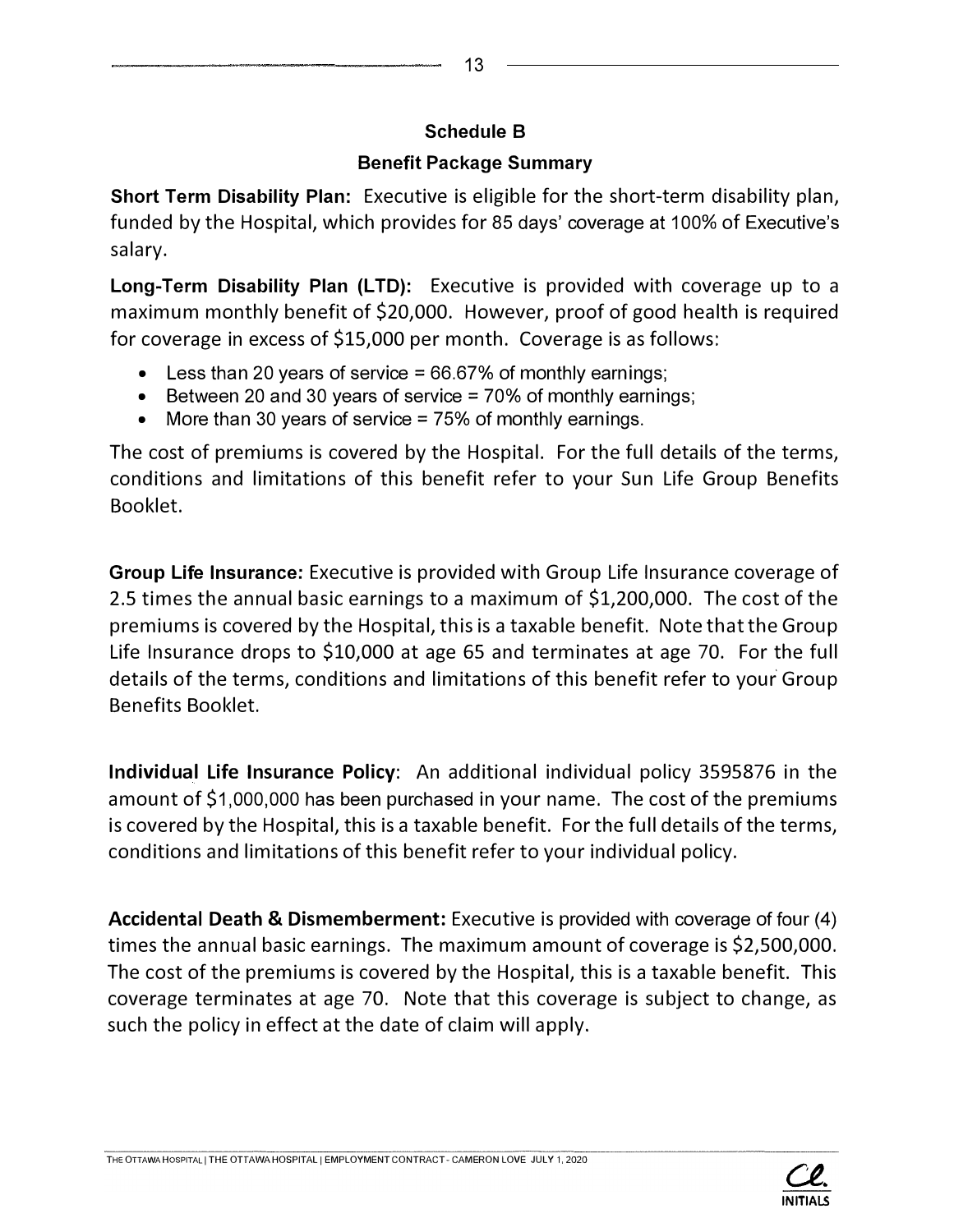**Dental and Extended Health Care Plan:** The cost of premiums is covered by the Hospital. For the full details of the terms, conditions and limitations of these benefits refer to your Benefit Booklet.

**Health Care Spending Account:** In addition to your Dental and Extended Health care Plan, you have access to a Health Care Spending Account (HCSA). The Hospital will allocate an annual credit of \$4,000 into your account and you can then claim against these credits to pay for a wide variety of health and dental expenses. Canada Revenue Agency guidelines allow you to carry forward unused credits one benefit year and use them to pay for the following year's expenses. If any credits carried forward remain unused at the end of the second benefit year, they will be lost. Expenses must be claimed in the year they are incurred. For more information on the types of expenses that are eligible, visit the Canada Revenue Agency website. Go to [www.cra-arc.gc.ca.](www.cra-arc.gc.ca) This plan is administered by the Hospital's benefit plan administrator.



14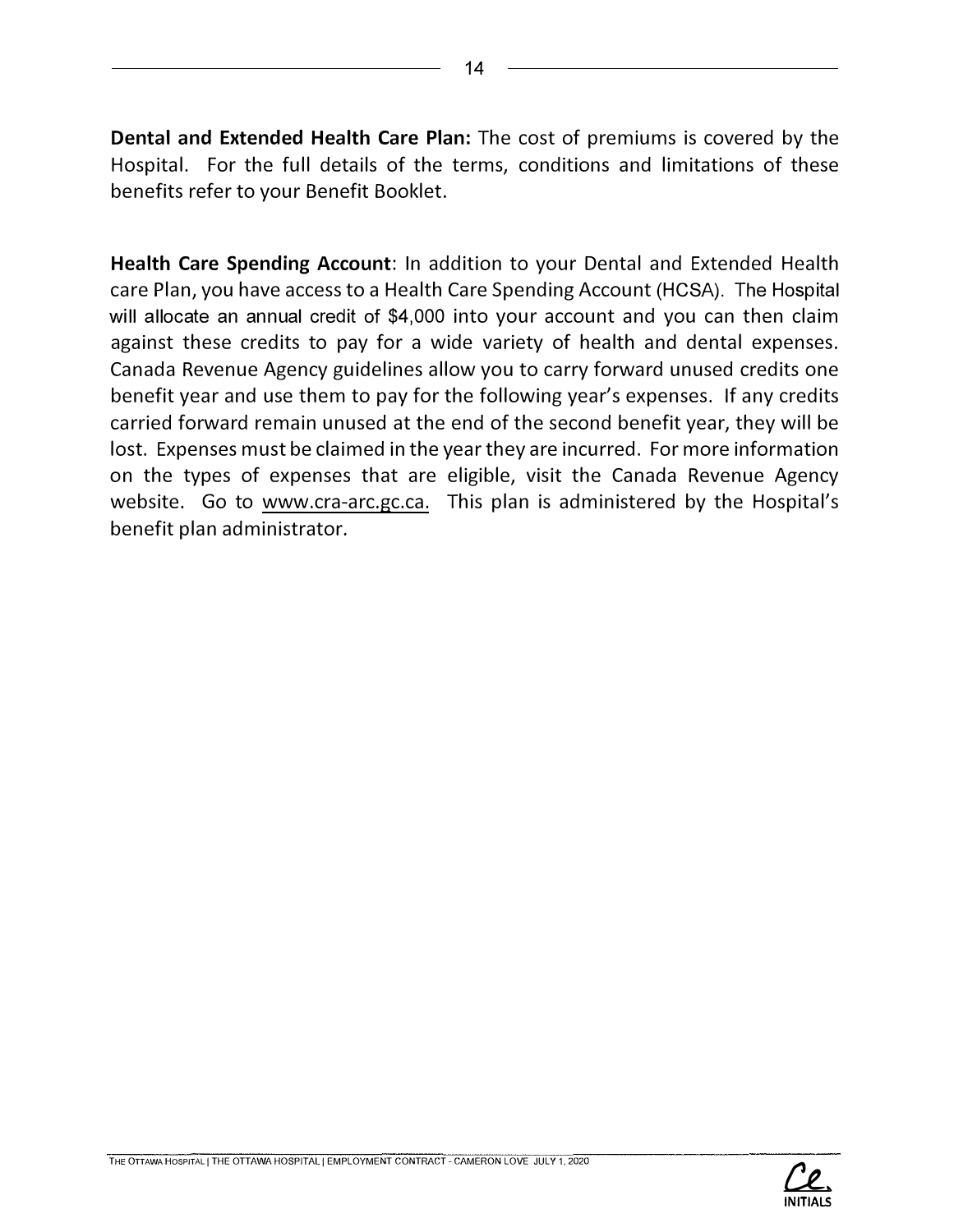## **Schedule C CEO 5-year objectives and goals**

**These objectives will be discussed between the Executive and the Chair.** 

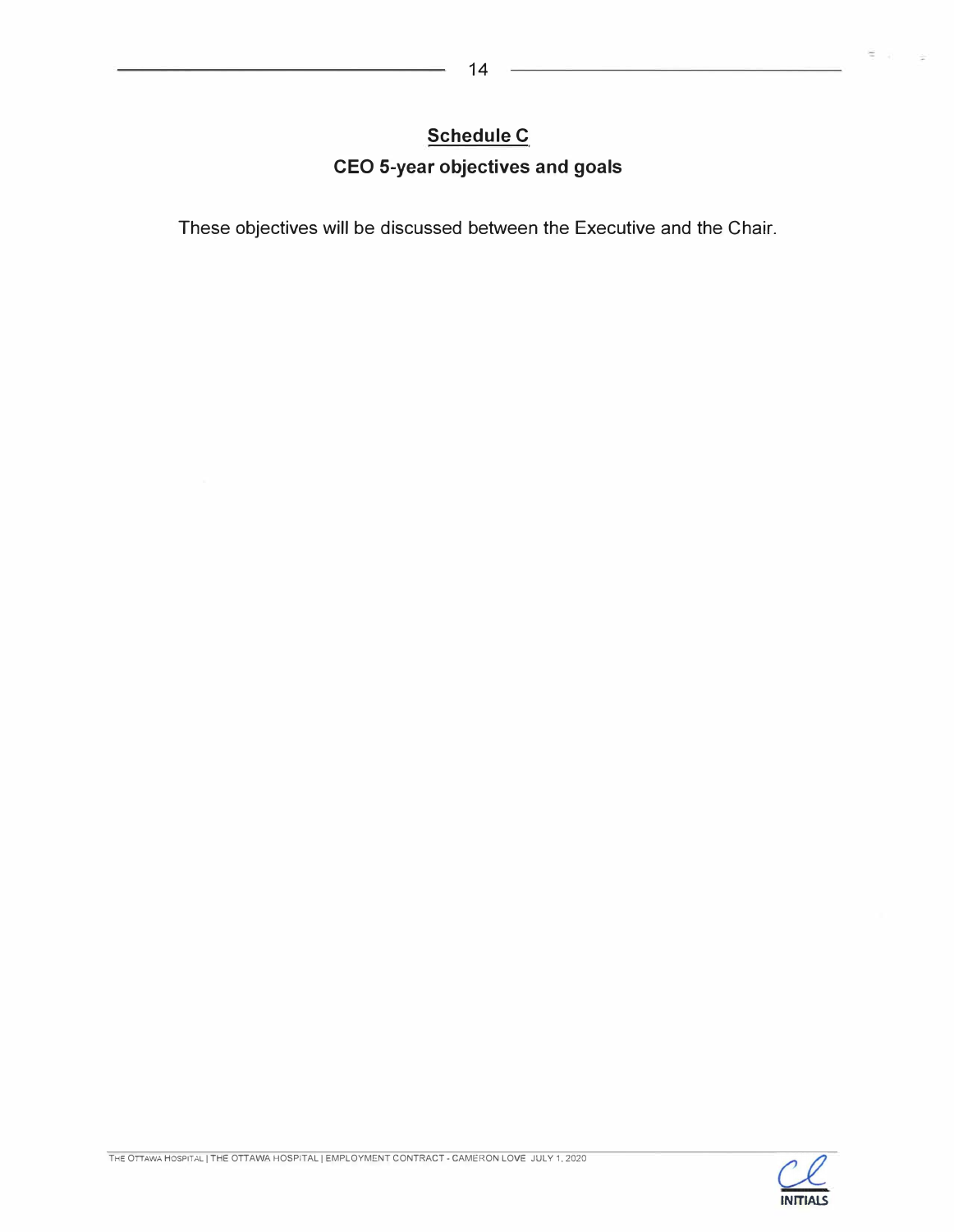## **The Ottawa Hospital Benefit Sheet**

# **President & Chief Executive Officer**

Permanent Full Time

**STAT HOLIDAYS:** 12 days per year **VACATION: VACATION:** 

New Year's Day Victoria Day Thanksgiving Day Easter Monday

Family Day Canada Day Remembrance Day 25 days after 1 year<br>
Good Friday Civic Holiday Christmas Day 30 days after 10 yea Civic Holiday Christmas Day 30 days after 10 years<br>
Labour Day Boxing Day

**SICK LEAVE PLAN:** Waiting period: 3 months following hire **Short Term Sick Leave:** First 17 weeks (85 working days) at 72 2/3% or 100% of salary based on length of employment.

Long Term Disability: Applies after the 17<sup>th</sup> week.

| <b>PLANS</b>                                                              | <b>Hospital's Share of</b><br><b>Premium Cost</b> | <b>Premium Cost to the</b><br>Hospital per pay<br>(before provincial tax) | <b>Executive's Share of</b><br><b>Premium Cost</b> | Premium Cost to the<br>executives per pay<br>(before provincial tax) |
|---------------------------------------------------------------------------|---------------------------------------------------|---------------------------------------------------------------------------|----------------------------------------------------|----------------------------------------------------------------------|
| Semi Private Hospital                                                     | 100%                                              | $Single - $1.26$<br>Family $-$ \$3.13                                     |                                                    | No cost to the<br>employee                                           |
| <b>Extended Health</b><br>(includes Travel<br>Insurance)                  | 100%                                              | Single $-$ \$50.65<br>Family - \$135.31                                   |                                                    | No cost to the<br>employee                                           |
| <b>Dental</b>                                                             | 100%                                              | Single - \$30.21<br>Family - \$70.08                                      |                                                    | No cost to the<br>employee                                           |
| <b>Long Term Disability</b><br>(LTD)                                      | 100%                                              | Based on employee's<br>salary and years of<br>service                     |                                                    | No cost to the<br>employee                                           |
| Life Insurance                                                            | 100%                                              | Subject to description<br>provided<br>in<br>Employee<br>Agreement         |                                                    | No cost to the<br>employee                                           |
| <b>Accidental Death &amp;</b><br><b>Dismemberment</b>                     | 100%                                              | Based on 4 X annual<br>salary                                             |                                                    | No cost to the<br>employee                                           |
| <b>Voluntary Life</b><br>Insurance                                        |                                                   |                                                                           | 100%                                               | Based on executives<br>gender and age bands                          |
| <b>Pension Plan</b><br>(HOOPP - Healthcare<br>of Ontario Pension<br>Plan) | 1.26 x the employee's<br>contribution             | Enrollment is<br>compulsory on<br>employment date                         | 6.9% to YMPF*<br>9.2% over YMPE*                   | 6.9% to YMPF*<br>9.2% over YMPE*                                     |

• YMPE: Yearly Maximum Pensionable Earnings

Executive's coverage also includes a "Cost Plus" plan in the amount of \$4,000 per annum for extra expenses Executive may incur under the Health & Dental plans.

This benefit sheet is intended to supplement the official text of the Non-Union Terms of Reference and Working Conditions.

In cases of conflict between this summary sheet and the Non-Union Terms of Reference and Working Conditions, the latter shall govern.

For any additional information, please contact the Executive Vice-President and Chief Human Resources officer at [rlegare@toh.ca](mailto:rlegare@toh.ca).